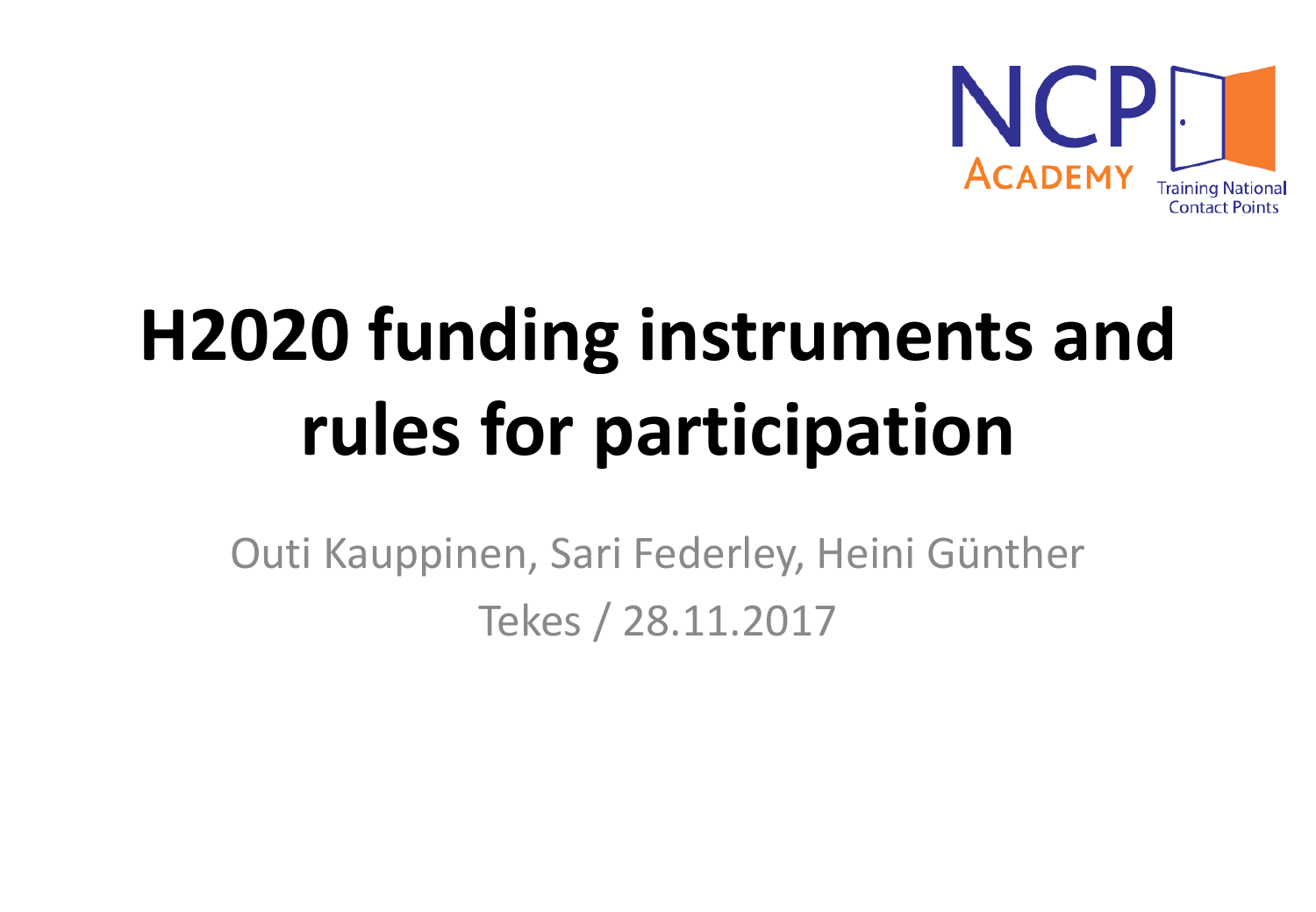|                                                                                        | <b>RESEARCH &amp; INNOVATION</b>                                                                                                                                                                                  |                                                                                                                                                                   |                                                                                                                                                                                             |
|----------------------------------------------------------------------------------------|-------------------------------------------------------------------------------------------------------------------------------------------------------------------------------------------------------------------|-------------------------------------------------------------------------------------------------------------------------------------------------------------------|---------------------------------------------------------------------------------------------------------------------------------------------------------------------------------------------|
| European<br>Commission                                                                 | <b>Participant Portal</b>                                                                                                                                                                                         |                                                                                                                                                                   | <b>Training National</b>                                                                                                                                                                    |
| European Commission > Research & Innovation > Participant Portal > Reference Documents |                                                                                                                                                                                                                   |                                                                                                                                                                   | <b>Contact Points</b>                                                                                                                                                                       |
| <b>FUNDING OPPORTUNITIES</b><br><b>HOME</b>                                            | HOW TO PARTICIPATE<br>PROJECTS & RESULTS<br><b>EXPERTS</b>                                                                                                                                                        | <b>A</b> LOGIN<br>SUPPORT -                                                                                                                                       |                                                                                                                                                                                             |
| Reference Documents                                                                    | <b>Reference Documents</b>                                                                                                                                                                                        |                                                                                                                                                                   |                                                                                                                                                                                             |
| <b>Beneficiary Register</b>                                                            |                                                                                                                                                                                                                   |                                                                                                                                                                   |                                                                                                                                                                                             |
| Partner Search                                                                         | This page includes all the H2020 & FP7 reference documents starting with legal documents and the Commi<br>work programmes for research and innovation up to model grant agreements and quides for specific actior |                                                                                                                                                                   |                                                                                                                                                                                             |
| Financial Viability Self-Check                                                         | horizontal issues. The documents are grouped by categories.<br>programmes, as 3rd Health, Consumer, COSME and Research                                                                                            | EN<br>20.12.2013                                                                                                                                                  | Official Journal of the European Union                                                                                                                                                      |
| SME Participation                                                                      | document:                                                                                                                                                                                                         |                                                                                                                                                                   |                                                                                                                                                                                             |
|                                                                                        | • Click on a folder                                                                                                                                                                                               |                                                                                                                                                                   | REGULATION (EU) No 1290/2013 OF THE EUROPEAN PARLIAMENT AND OF THE COUNCIL<br>of 11 December 2013                                                                                           |
|                                                                                        | . Click on ARROW to have more information about the docul                                                                                                                                                         |                                                                                                                                                                   | laying down the rules for participation and dissemination in "Horizon 2020 - the Framework<br>Programme for Research and Innovation (2014-2020)" and repealing Regulation (EC) No 1906/2006 |
|                                                                                        | You can search a specific H2020 or FP7 document on the Euro                                                                                                                                                       |                                                                                                                                                                   | (Text with EEA relevance)                                                                                                                                                                   |
|                                                                                        |                                                                                                                                                                                                                   | THE EUROPEAN PARLIAMENT AND THE COUNCIL OF THE<br><b>EUROPEAN UNION,</b>                                                                                          | Horizon 2020 should support the achievement<br>tioning of the European Research Area<br>researchers, scientific knowledge and t                                                             |
|                                                                                        | H2020<br>Other EU programmes<br>FP7                                                                                                                                                                               | Having regard to the Treaty on the Functioning of the European<br>Union, and in particular Articles 173, 183, and the second<br>paragraph of Article 188 thereof, | circulate freely, by strengthening cooperat<br>between the Union and the Member States, a<br>the Member States, in particular through the a<br>of a coherent set of rules.                  |
|                                                                                        |                                                                                                                                                                                                                   | Having regard to the proposal from the European Commission,                                                                                                       | The rules for participation, exploitation and<br>nation in Horizon 2020 laid down in this<br>("the Rules") should adequately reflect the r                                                  |
|                                                                                        | All contents of the H2020 Grants Manual folder below are beir                                                                                                                                                     | After transmission of the draft legislative act to the national<br>parliaments,                                                                                   | dations of the European Parliament in its res<br>11 November 2010 on simplifying the imple                                                                                                  |
|                                                                                        | <b>E</b> Legislation <b>®</b>                                                                                                                                                                                     |                                                                                                                                                                   | of the Research Framework Programmes (5), a                                                                                                                                                 |
|                                                                                        | Framework programmes (EC-Euratom)                                                                                                                                                                                 |                                                                                                                                                                   |                                                                                                                                                                                             |
|                                                                                        | <b>Rules for participation</b><br>Horizon 2020 Rules for Participation >                                                                                                                                          |                                                                                                                                                                   |                                                                                                                                                                                             |
|                                                                                        | Declarations of the Commission (Rules for Participation) >                                                                                                                                                        |                                                                                                                                                                   |                                                                                                                                                                                             |
|                                                                                        |                                                                                                                                                                                                                   |                                                                                                                                                                   |                                                                                                                                                                                             |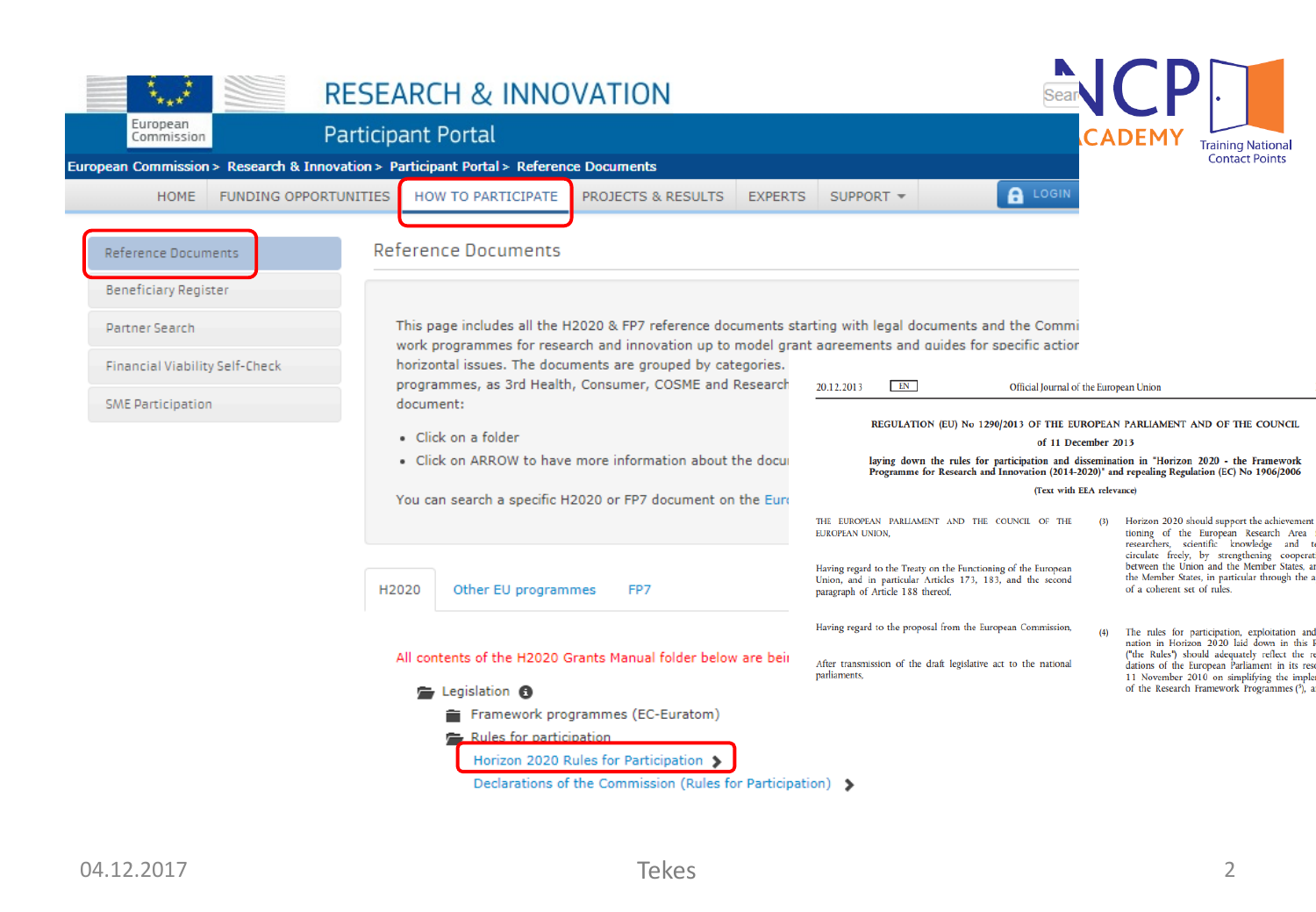

- Legal entity/Participant/Beneficiary
- Member States (MS)
- Associated Countries (AC)
- Overseas Countries and Territories (OCT) linked to the Member States
- Third countries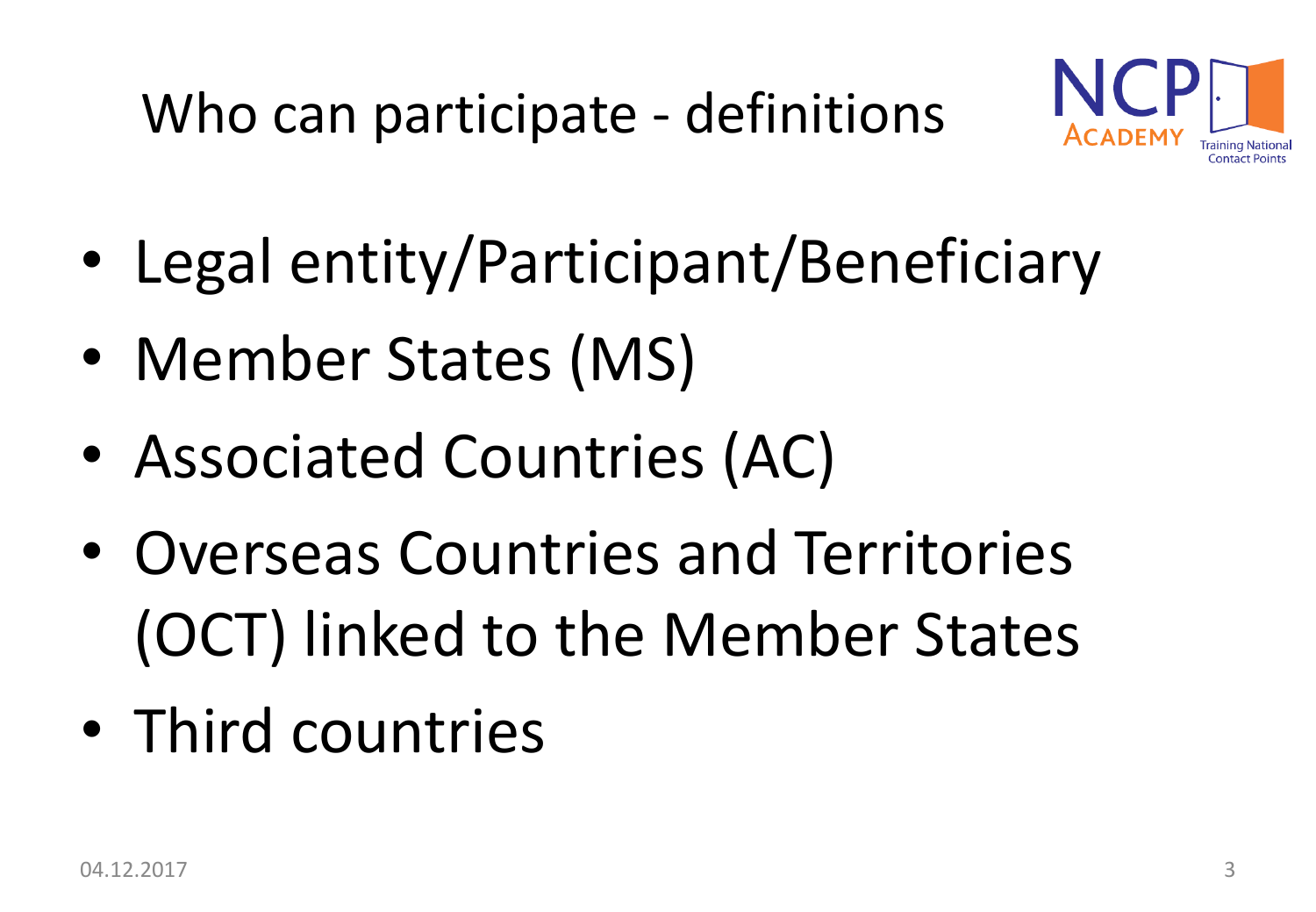### Eligibility for Funding (RfP Art 7)



Article 7

Legal entities that may participate in actions

1. Any legal entity, regardless of its place of establishment, or international organisation may participate in an action provided that the conditions laid down in this Regulation have been met, together with any conditions laid down in the relevant work programme or work plan.

The relevant work programme may restrict the partici-2. pation in Horizon 2020 or parts thereof of legal entities established in third countries where conditions for the participation of legal entities from Member States, or of their affiliated entities established in a third country, in the third country's research and innovation programmes are considered to be prejudicial to the Union's interests.

 $3.$ The relevant work programme or work plan may exclude entities unable to provide satisfactory security guarantees, including as regards personnel security clearance if justified by security reasons.

The JRC may participate in actions with the same rights

• **Any legal entity**

• BUT

• Restrictions to the participation may be indicated in the relevant work programme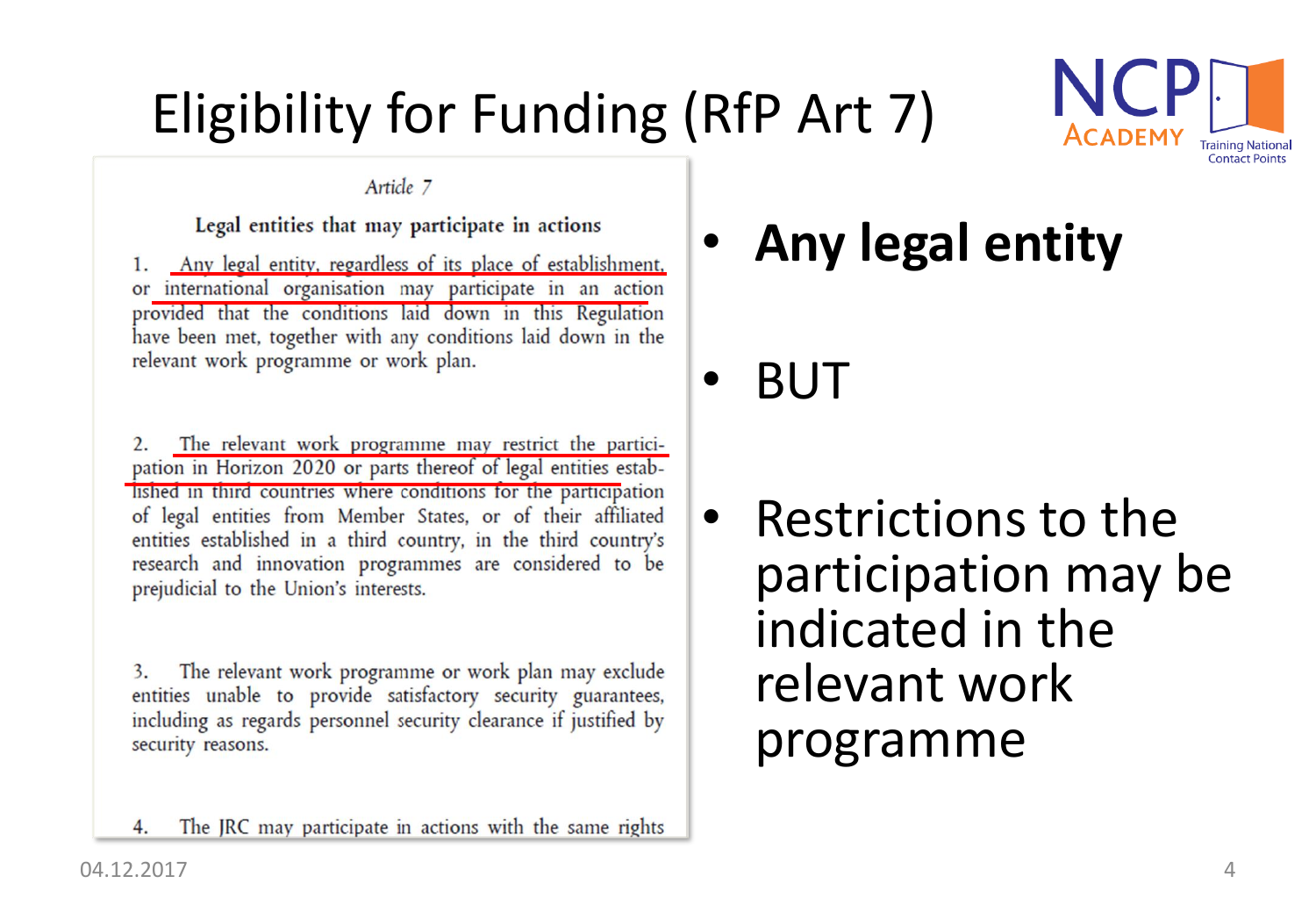### Conditions for Participation (RfP Art 9)



For some instruments, only one is enough

### Mainly together!

*As a standard, at least 3 legal entities, each established in different MS/AC*

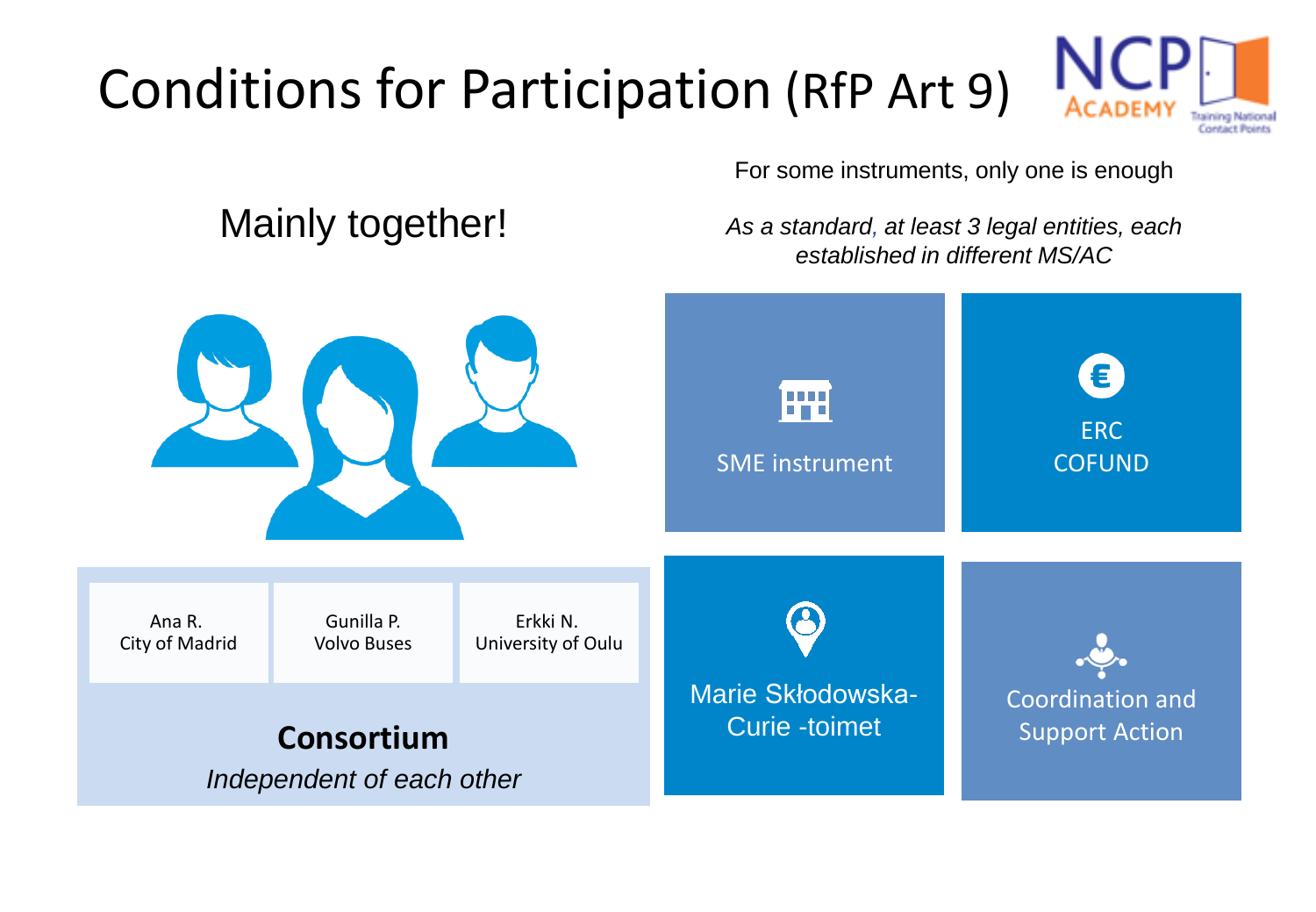## Eligibility for funding (RfP Art. 10)



The following participants are eligible for funding from the Union:

- Entities established in a Member State, Associated Country\* and developing countries \*\*
- Entities created under Union law
- International European interest organisation

Legal entities established in industrialised (and emerging economy) countries and international organisations, may receive funding if:

- Their participation is essential
- There is a bilateral agreement between that country and the EU
- The country is explicitly identified in the relevant work programme and call for proposal as being eligible for funding

[\\*Associated Countries](http://ec.europa.eu/research/participants/data/ref/h2020/grants_manual/hi/3cpart/h2020-hi-list-ac_en.pdf) [\\*\\*Annex A of the Horizon 2020 Work Programmes](http://ec.europa.eu/research/participants/data/ref/h2020/other/wp/2018-2020/annexes/h2020-wp1820-annex-a-countries-rules_en.pdf)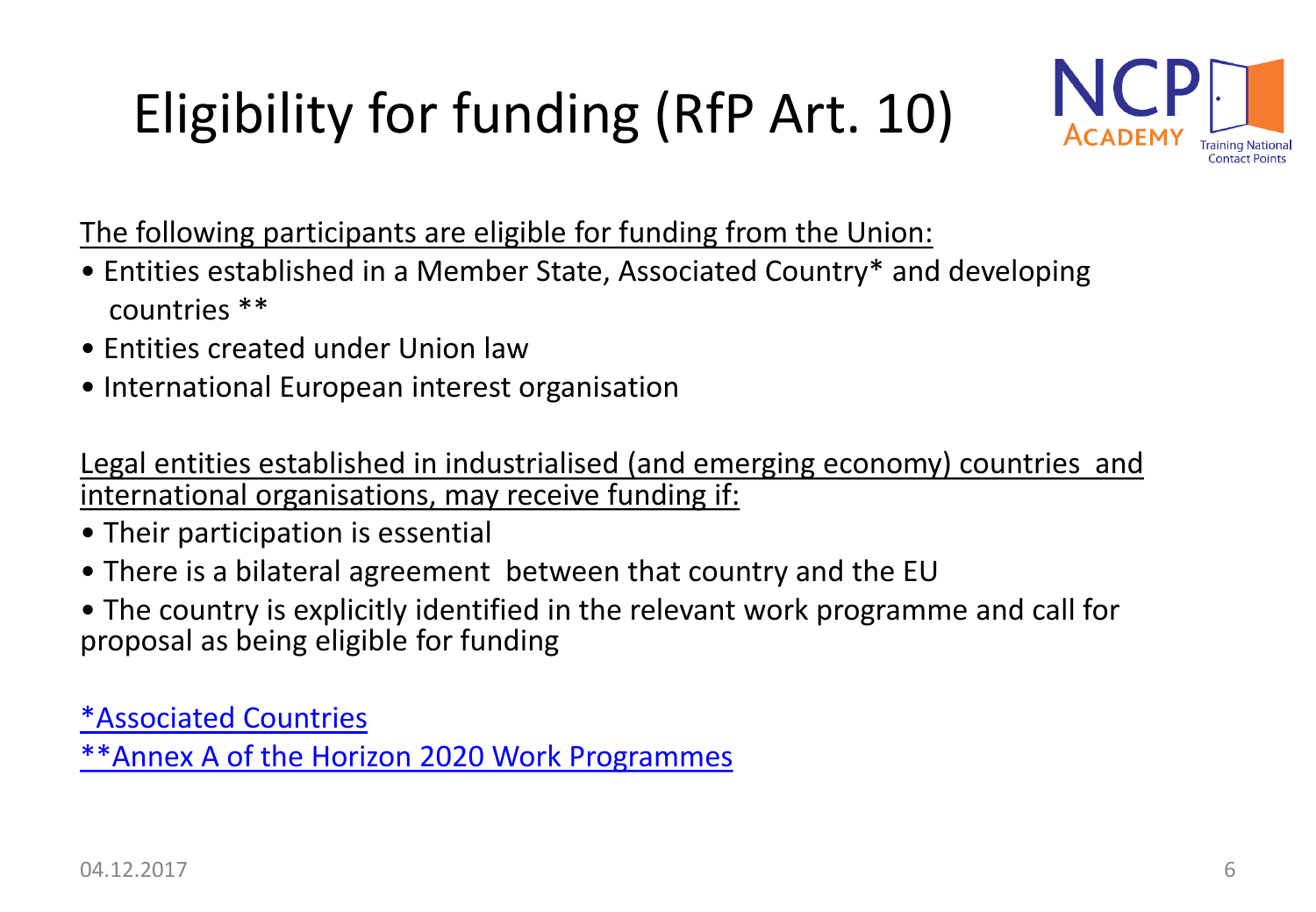## Eligibility for funding



• National funds are available for participation in H2020 projects

| TOPIC: 5G and beyond                                                                                                                                     |                                                                       |               |                            |
|----------------------------------------------------------------------------------------------------------------------------------------------------------|-----------------------------------------------------------------------|---------------|----------------------------|
| <b>Topic identifier:</b><br><b>Publication date:</b>                                                                                                     | EUJ-02-2018<br>27 October 2017                                        |               |                            |
| <b>Types of action:</b><br>DeadlineModel:<br><b>Opening date:</b>                                                                                        | RIA Research and Innovation action<br>single-stage<br>31 October 2017 | Deadline:     | 31 January 2018 17:00:00   |
|                                                                                                                                                          |                                                                       |               | Time Zone: (Brussels time) |
| Horizon 2020<br>Pillar: Industrial Leadership<br>Work Programme Year: H2020-2018-2020<br>Work Programme Part: Information and Communication Technologies |                                                                       | H2020 website |                            |
|                                                                                                                                                          | Call: H2020-EUJ-2018                                                  |               | Call budget overview       |

#### Additional eligibility criteria:

· Proposals submitted to this call which do not include coordination with a Japanese proposal submitted to MIC or NICT for evaluation will be considered ineligible.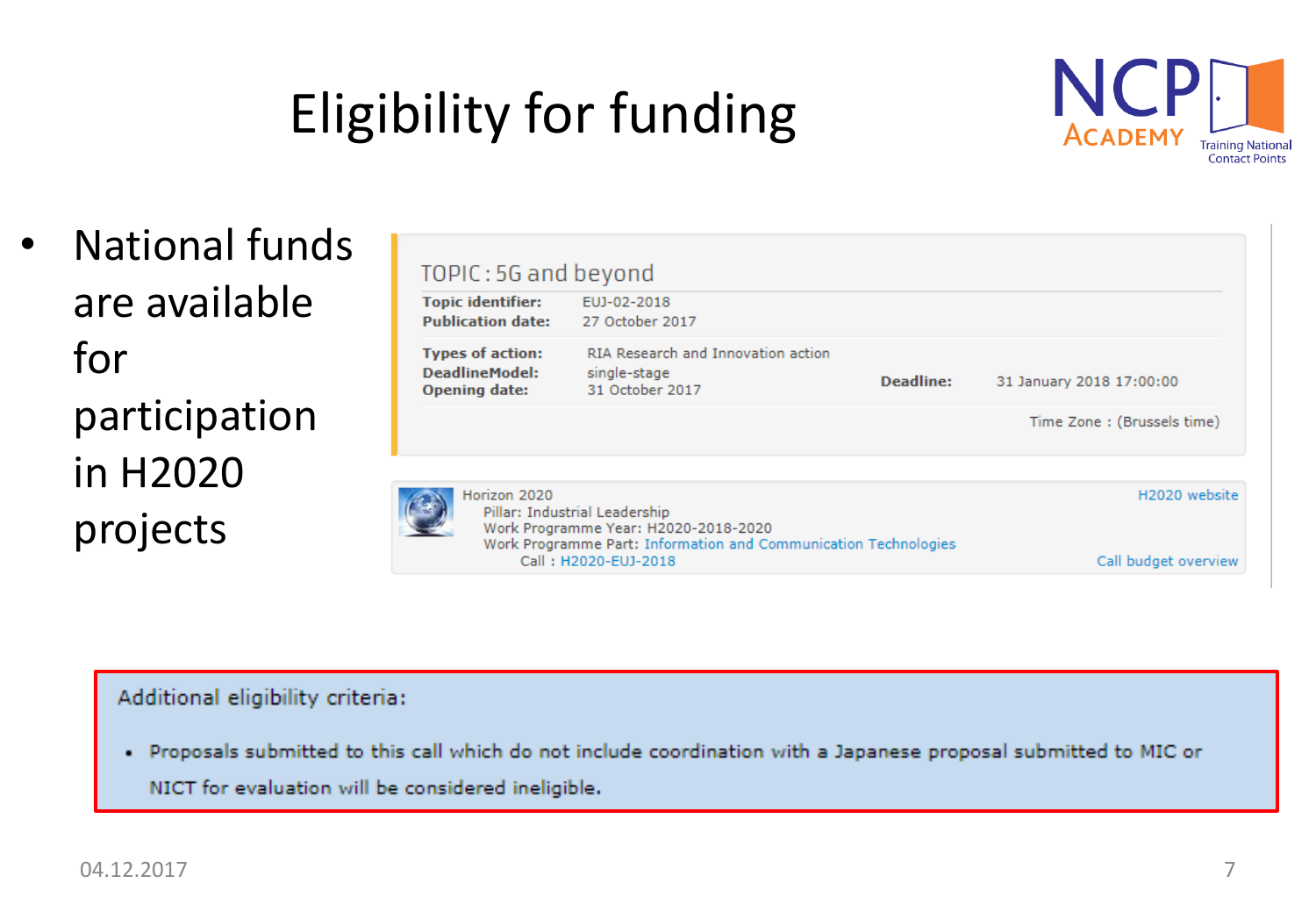### Funding of applicants from non-EU countries & international organisations **Training Nationa Contact Points** (RfP Art. 10)

EU grants: H2020 Guidance note - Funding of applicants from non-EU countries & international organisations:  $V2.1 - 22.08.2017$ 



**EUROPEAN COMMISSION** Directorate-General for Research & Innovation

#### Guidance note- Funding of applicants from non-EU countries & international organisations

#### Horizon 2020 - Open to the world!

Applicants from non-EU countries are almost always free to take part in Horizon 2020 programmes - even if the call for proposals or topic text do not state this explicitly.

They are not always automatically entitled to funding.

All applications must meet the minimum conditions in the H2020 Rules for Participation Regulation No 1290/2013<sup>1</sup>.

#### What does 'non-EU countries' mean?

This means any country/territory that is NOT one of the following:

- a Member State of the European Union (EU)
- . an overseas country or territory linked to an EU country.

#### **Eligibility for funding**

Applicants from non-EU countries fall into 2 categories: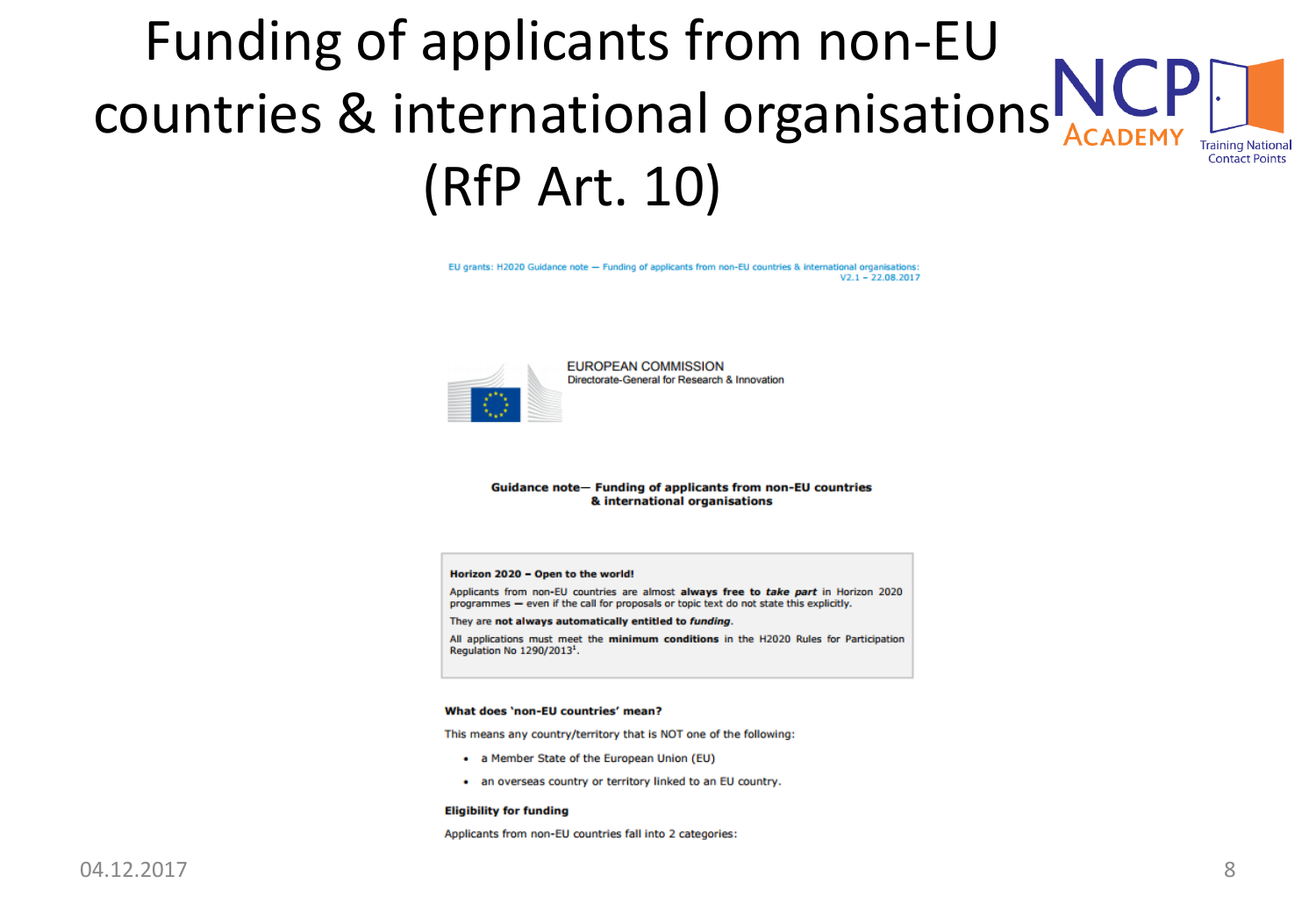### Funding Instruments / Types of Actions



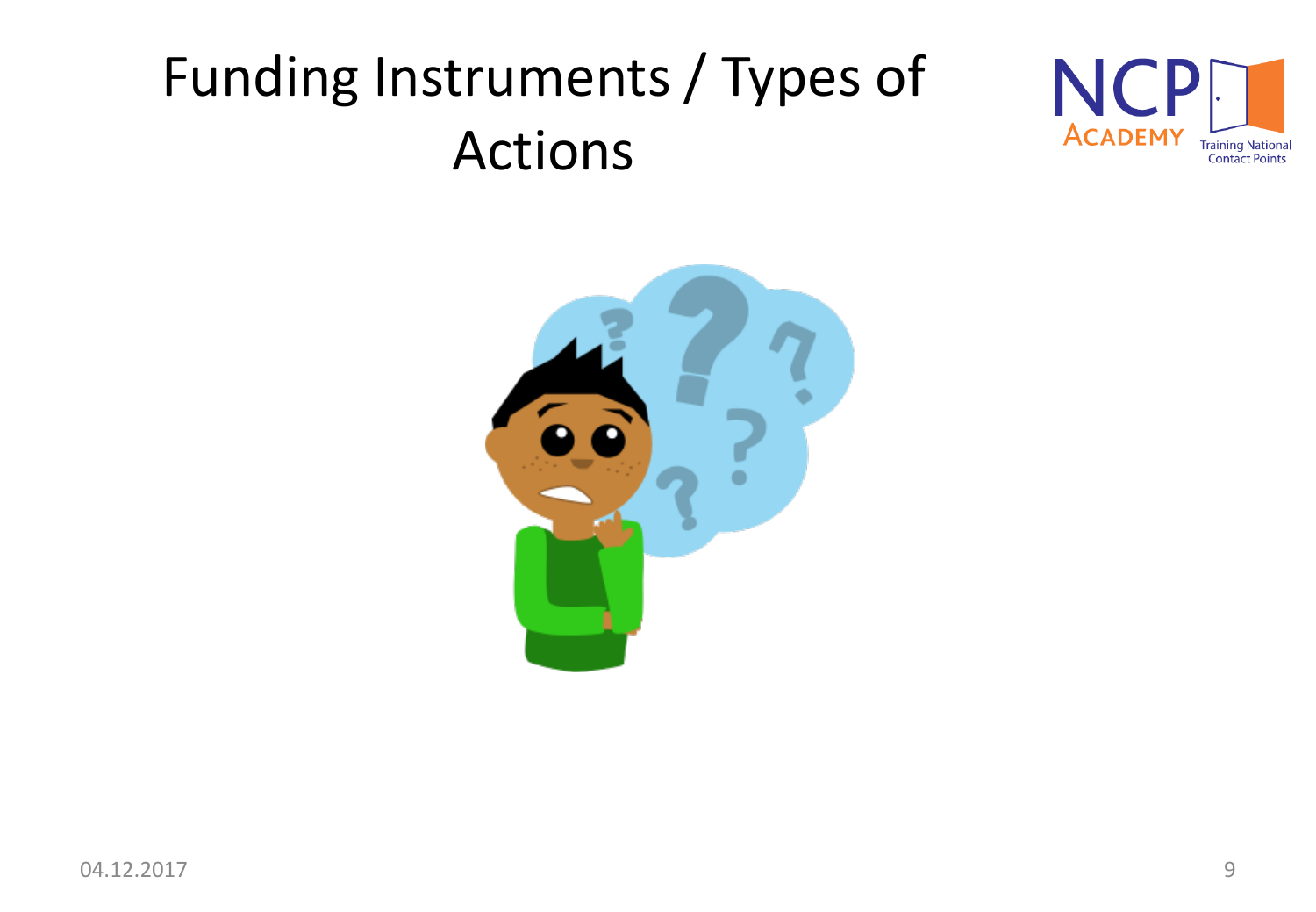### Types of Actions



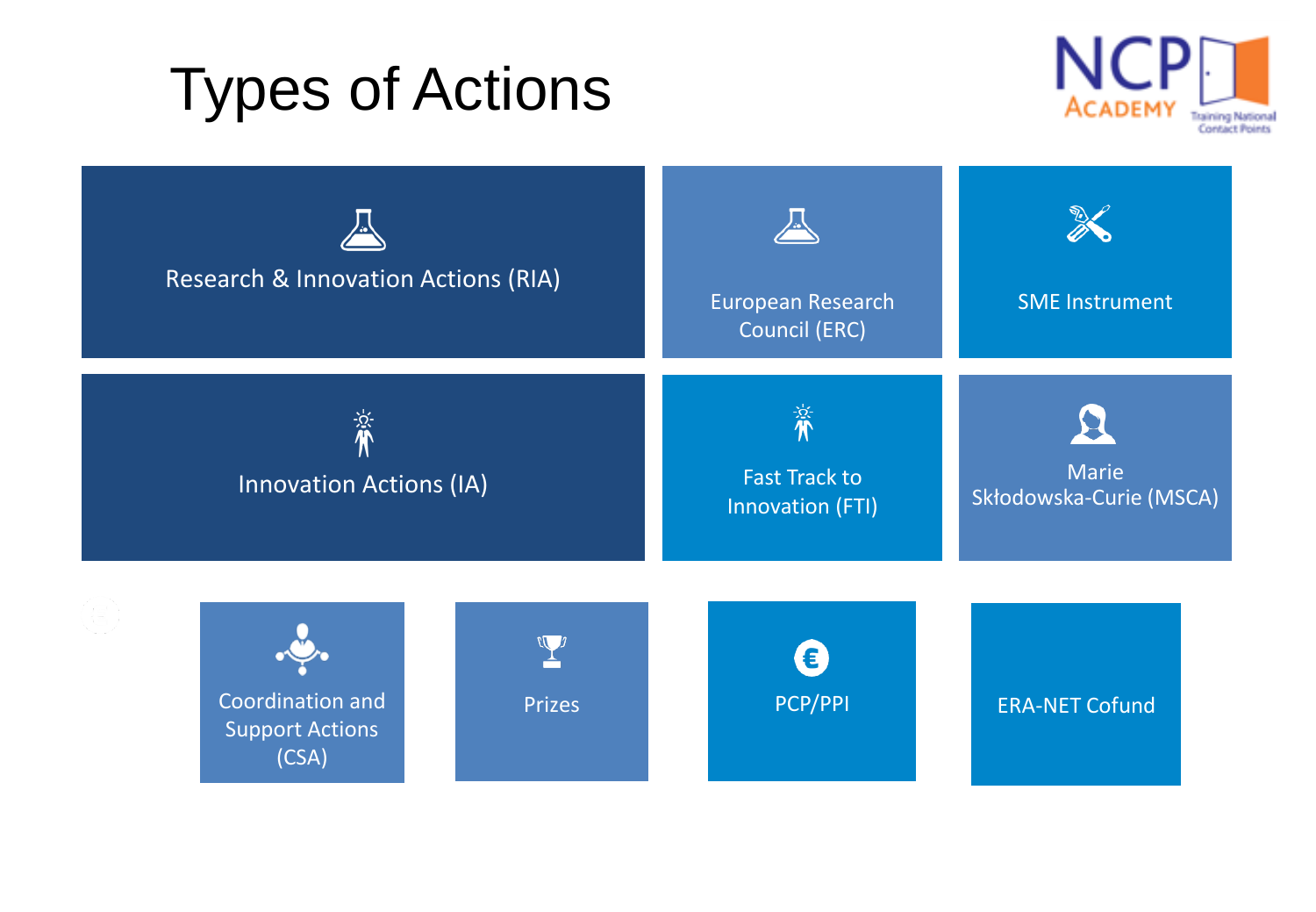### Funding Rates



- Funding rates
	- Research and Innovation Actions & Coordination and Support Actions – 100 %
	- Innovation Actions 70 %
		- For non-profit 100 %
	- Indirect Costs 25% flat rate
	- exceptional cases fixed in the work programme/call, lower reimbursement rates may apply
	- Same funding rate applies to all cost categories